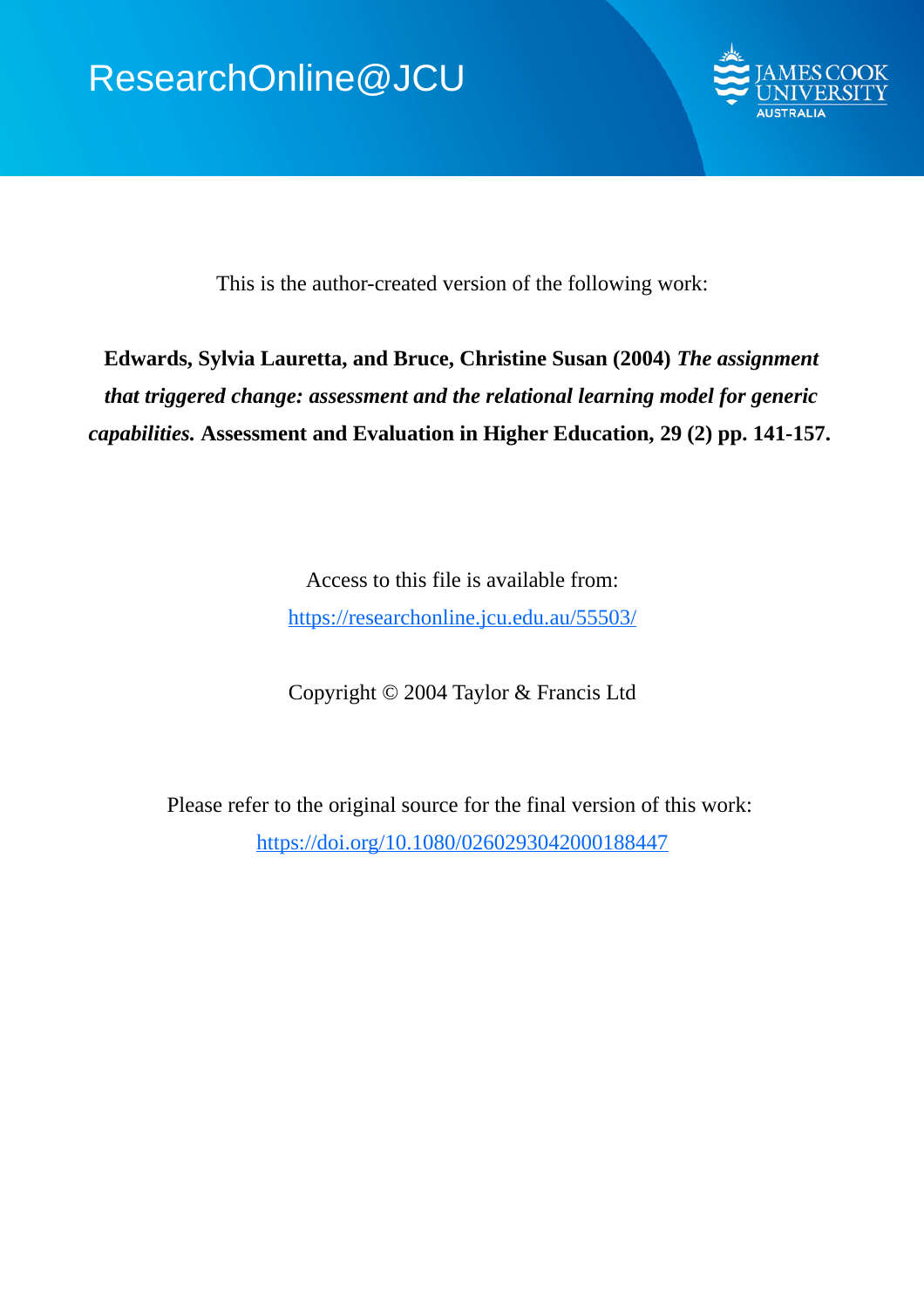#### **This is the author-version of a paper that was published as:**

Edwards, S.L. & Bruce, C.S. (2004) The assignment that triggered …change: Assessment and the relational learning model for generic capabilities. *Assessment & Evaluation in Higher Education (Special Issue: Learning Communities and Assessment Cultures Conference),*  29(2), pp.141-157.

Copyright 2004 Taylor & Francis

# **The assignment that triggered change:**

# *Assessment and the relational learning model for generic capabilities.*

Sylvia Lauretta Edwards and Christine Susan Bruce

Centre for Information Technology Innovation, Faculty of Information Technology Queensland University of Technology, 2 George Street, Brisbane 4000

### **ABSTRACT**

In a context where changes in conceptions or experiences associated with learning generic skills is a desirable learning outcome, how can assessment instruments be designed to bring about the desired changes? In this paper we show how understanding the variation in students' experience of learning a specific generic capability represents the first step in designing assessment instruments for bringing about desirable learning outcomes. Our research has revealed that from a student's perspective two major elements produce changes in conception or experience. From a teacher's perspective, these changes should lead the student into desirable learning outcomes. The two elements identified by students are assignments designed to encourage reflection and the characteristics of the teaching staff. On the basis of students' perceptions, therefore, we are further challenged to carefully construct assessment to bring about change.

#### **Introduction**

In a context where changes in conceptions or experiences associated with learning generic skills is a desirable learning outcome, can assessment instruments be designed to bring about the desired changes? Over the past few years, observing and researching Information Technology (IT) students learning to search the Internet has been enlightening. In research interviews with the students, individuals have commented on the importance of planning a search and having the ability to use different information searching tools. They mention also the importance of being able to use the searching options available to filter their Internet or library database results into a small but highly relevant set. Words like Boolean and wildcards (or logical operators and truncation) have rolled off students' tongues during interviews, and the teacher has been impressed by the students' abilities to "talk the talk". Unfortunately, later, while seated at computer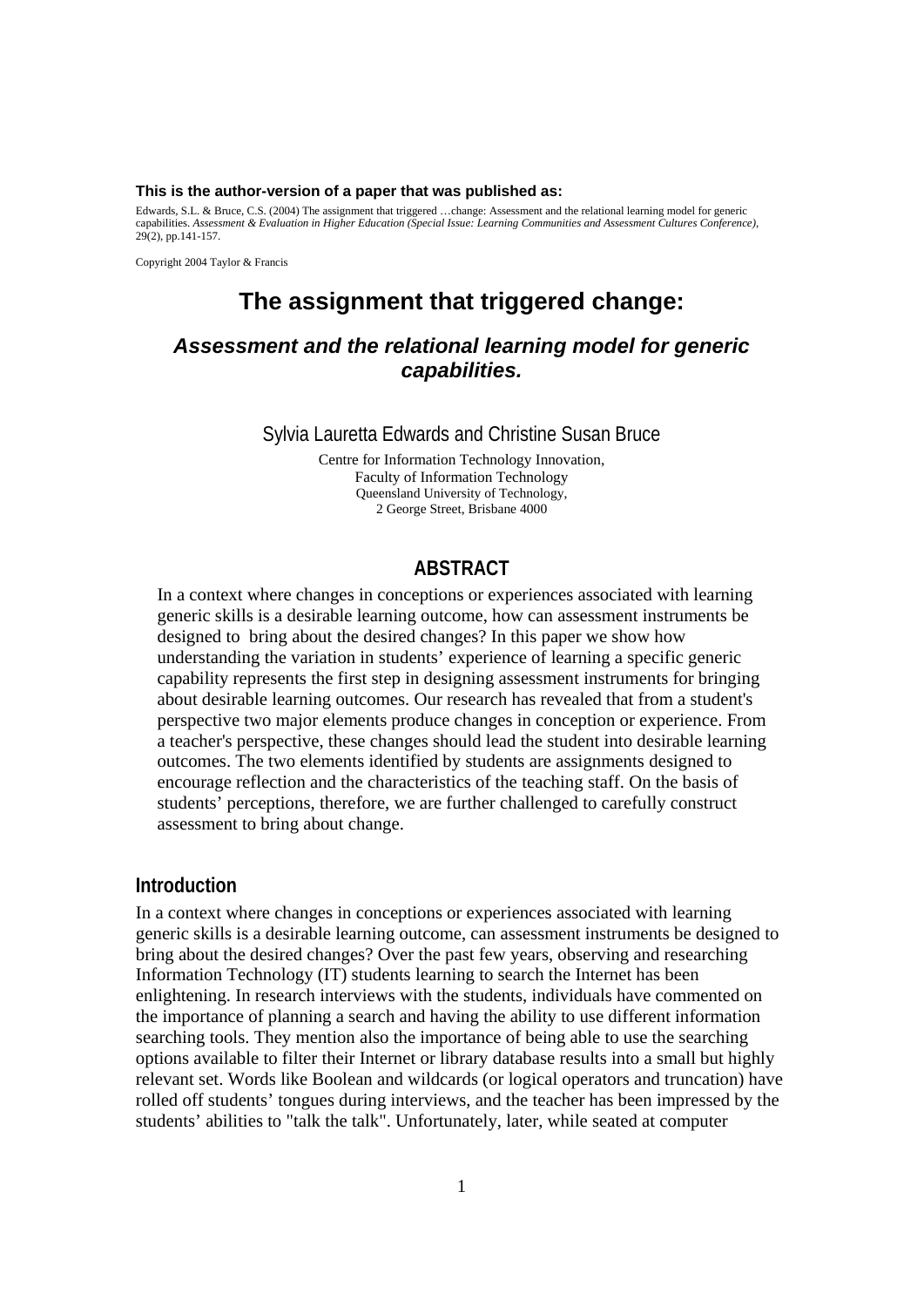terminals, some of these same students have not "walked the walk". Seated at the computer during the research interview, or observing them later in classes, some individuals used none of the tools they had cited; they ignored or failed to notice typing errors, and then expressed frustration about the tool's poor design. Some students then promptly switched to another search engine, while simultaneously switching search terms. This polarity between students' words and actions was concerning, suggesting that their experience needed closer investigation. This led to an ongoing research project investigating students' varying experiences of searching for web-based information.

This paper reports on aspects of an ongoing investigation into how students experience Internet searching. The first stage included a set of interviews, which provided base material for a model comprising four categories of information searching. In a second interview, students' comments on the completed semester of learning clarified the initial category development. The second round of interviews was also used to uncover students' views of influences on their learning.

In this paper we summarize the empirical work and then show how the results were applied to analysing and trying to improve the unit's assessment in order to improve learning outcomes. What has not yet been done is to test whether changing the assessment has led to improved learning. The results have been used to analyse the curriculum material to reveal assessment weaknesses and areas for improvement.

The intention of this paper is to show how understanding the variation in students' experience of learning a specific generic capability, in this case, the student's information searching ability, can represent the first step in analysing assessment instruments for bringing about desirable learning outcomes.

Ample research suggests that learning activities may be designed to improve learning outcomes (Marton & Booth, 1997; Marton, Hounsell, & Entwistle, 1997). Marton (Marton  $\&$  Tsui, In press) further proposes that the learning study is a powerful tool in developing learning activities that bring about desirable learning outcomes, and Biggs (Biggs, 1996) reminds us of the principle of constructive alignment. We agree with Biggs and Marton that learning activities, including assignments, should be crafted to bring about desirable learning outcomes.

In our application of the relational approach to teaching and learning (Bowden & Marton, 1998; Marton & Booth, 1997) to the generic capability agenda, an attempt has been made to design formative assessment instruments to construct the student's experience of learning. Students during interviews suggested that it was assignments that triggered a change in their experience of information searching. We determined, therefore, to pursue the use of assessment as a mechanism for opening up the space of variation associated with learning to search the web. This means that we are suggesting that assessment can be constructed to enable the students to move from a position of seeing the world in one, or a limited number of ways, to appreciating and using the various lenses available through which to view the world.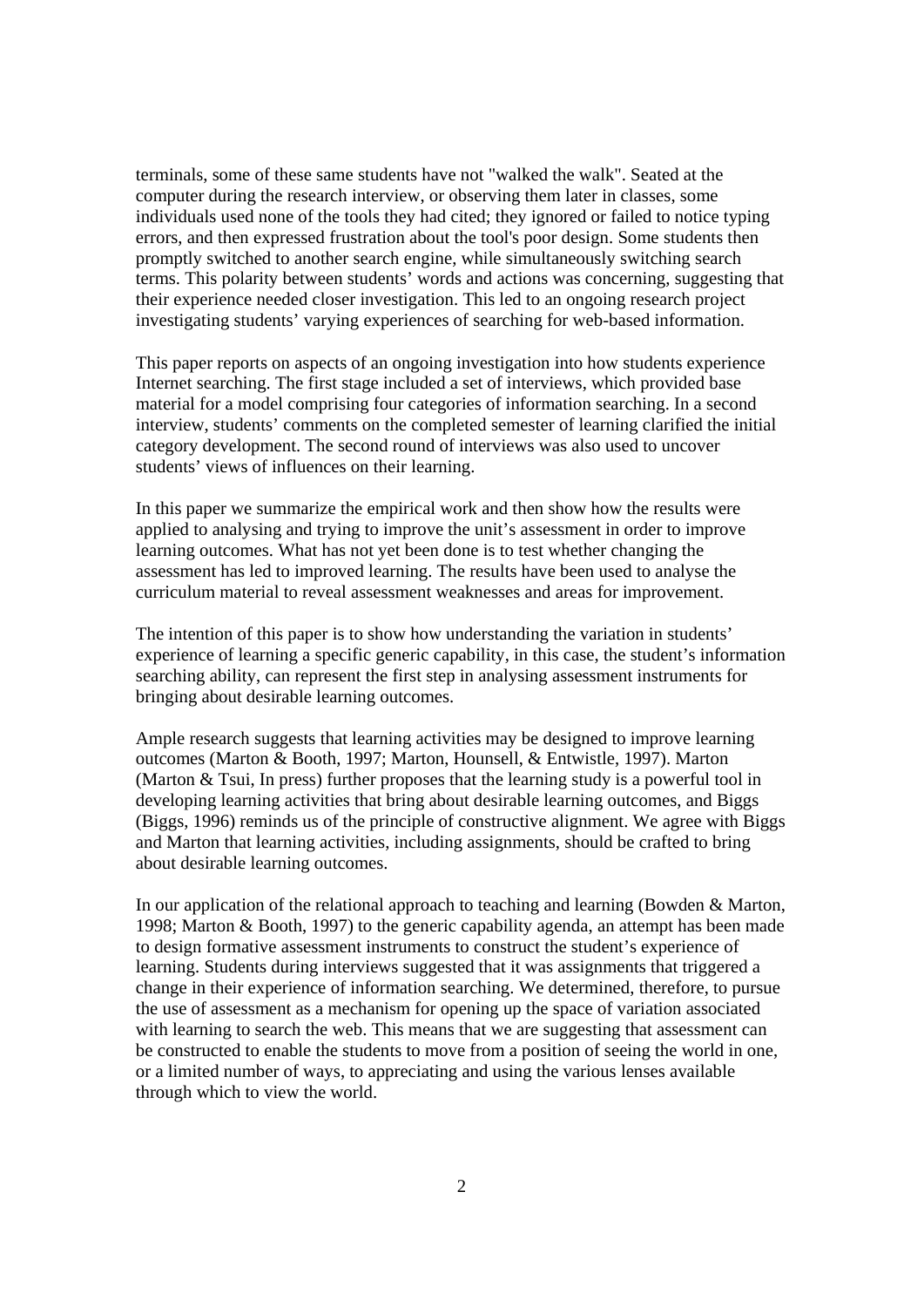## **How do students experience Internet searching?**

Most contemporary research into web-based searching behaviour currently falls into two broad categories. The first of these could be described as classic information retrieval research. The second is research into internet searching or internet use. In both areas attempts have been made to understand both information search patterns and searching behaviour, and in some cases attempts have also been made to understand the experience of the end user.

Growing out of information retrieval or information management roots, classic information retrieval research traditionally considers database, online catalogue, and other information retrieval system searching. The primary focus is often related to the design of the retrieval system (Robertson & Hancock-Beaulieu, 1992) or the likely relevance of the final results (Jansen & Pooch, 2000). Studies have commonly considered what have become known as recall or precision ratios, which look at the number of relevant and non-relevant documents retrieved, compared with the number of relevant documents actually available (Sparck-Jones & Willett, 1997). While it is possible from this research to identify trends in typical interactions between searchers and the system (Silverstein, Henzinger, Marais, & Moricz, 1999), they quantify rather than explain search behaviour.

Other investigations have focused on web-based searching behaviour, ranging from pure database searching and likely information retrieval (Jansen & Pooch, 2000), to search strategies and information seeking in context approaches (Fidel et al., 1999; Klobas & Clyde, 2001; Wiley, 1998) . Typically some form of quantifying measure has again been used in most of these approaches leading to attempts to describe the "average web-based searching behaviour". We believe the challenge is to identify the variation in searching behaviour, rather than norms.

The literature of end user behaviour is more complex. Over the past four decades there have been numerous research studies into end-user characteristics. For this period, and indeed for the current research, the work of the most interest would be that of Kuhlthau (Kuhlthau, 1988), who looked at students working on assignments and their experiences when using information in the library. This work led her, over the next few years, to eventually describe information literacy in terms of a "way of learning" (Kuhlthau, 1993). Preliminary studies looking at information searching behaviours (Cole & Kuhlthau, 2000; Tibar, 2000), have suggested that users make an attempt to define what they deem to be information in each individual context. That is, what to one person seems highly relevant, to someone else would be utterly useless, as it does not suit their needs in their own work or study environment.

Information science research is showing an emerging interest in applying educational research into the variety of ways needed to understand the searching process (Kuhlthau, 1988; Limberg, 2000a, 2000b). Limberg and Kuhlthau's work is particularly relevant to this study, in that they show that the variation in the users' experience of searching can highlight areas where a gap exists between the search process and the learning outcomes.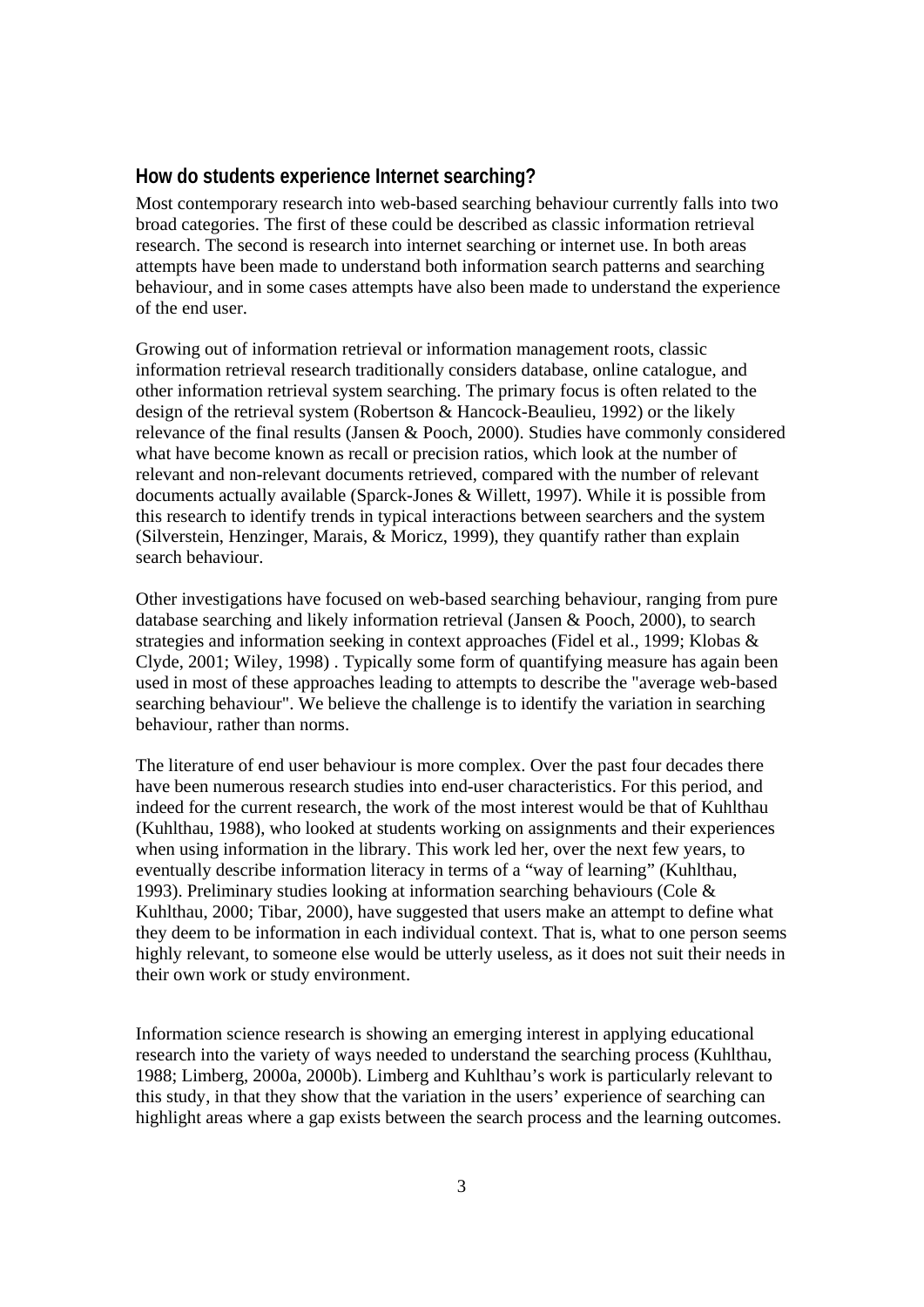Limberg's work goes further to suggest that information seeking is actually not content specific, but is a more general process. This process, however, cannot be described without relating it to the content of what is learnt. These latter studies confirm that human factors in web-based searching behaviour must not be ignored. We need to place the end user firmly in the picture.

# **Research Aims**

The searching experience is not solely about recall and precision ratios, it is not solely about computer literacy skills, it is not about whether the interface or the system tool is well designed, and it is not solely about the cognitive abilities of the end user. The searching experience involves a combination of factors. We need to understand the variation in the experience of internet searchers, and we should be looking at their "way of learning" (Kuhlthau, 1993). In doing so, we may identify why particular search behaviour is evident, and in understanding the underlying reasons for the approach, we may be able to build a framework to help people move into more satisfying search experiences.

Based on these findings, and our teaching observations, our research project has a series of broad aims including:

- 1. To determine variation in the ways IT students approach information searching when using the Internet and library databases.
- 2. To determine variation in IT students' views of what helps them learn to search for information when using the Internet and library databases.
- 3. To recommend teaching and learning strategies for curriculum design that are based on managing students' experiences.

# **Eliciting Variation in Approaches to Information Searching**

As the research aimed to uncover variation in students' experience, a phenomenographic approach was taken (Marton, 1986, 1994, 2000).

The majority of the students who participated were enrolled in a QUT (Queensland University of Technology) FIT (Faulty of Information Technology) subject ITB322 Information Resources. In this unit they learn to identify, retrieve and evaluate print and electronic business information resources that are relevant to a variety of problems; thereby applying their knowledge in Internet, Intranet, and virtual library environments. Primarily the unit is designed to encourage learning about a variety of information resources and their uses, independent of the format of those resources. The curriculum focuses on information retrieval techniques across a wide area of information resources which will be useful in the future careers of each student. A small number of  $1<sup>st</sup>$  year IT students also participated.

Data gathering during 2000 – 2002 involved investigations of student diary work and a series of 35 interviews conducted over several semesters. Participants were mostly in their final year or postgraduate study. 13 students were interviewed in 2001, 10 students were interviewed in 2002.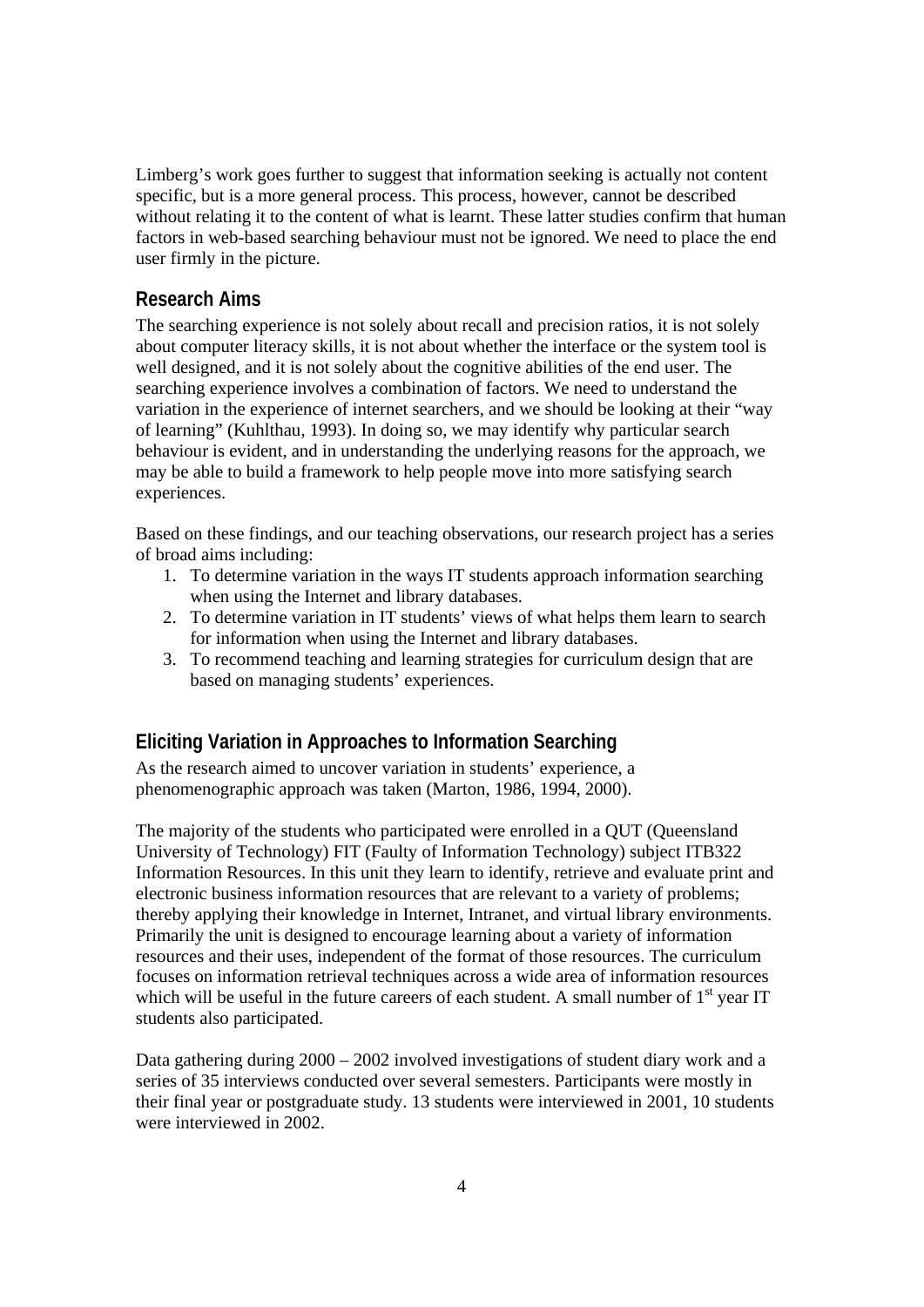#### **INSERT Table 1 Broad Demographic of Participants**

Approximately half the students participated in both interviews; one at the start of semester, followed by a second round interview, with the same student, at the end of the semester. The final transcripts comprise 23 first round interviews and 12 second round interviews.

Both interviews were used to identify variation in experiences of searching. The second interview was analysed to reveal students' perceptions of influences on their learning.

Different cultures, ages and genders were represented. On completion of a small writing and/or drawing task students were asked to describe a recent search experience, and to describe how they learn to search for information using various web based tools. Careful attention was paid during interviews to asking students to explain their interpretation of key concepts in the area. Students were then videotaped whilst engaged in a search task, and they were encouraged to think aloud about their processes while they were searching.

A phenomenographic approach was taken to analysis of the interview transcripts revealing categories of description structurally linked in an outcomes space (Marton, 2000). The following section will firstly outline the basic categories, and then explain the essential differences between the four categories.

# **Describing different ways of Internet searching**

Based on the analysis of the experiences of upper undergraduate and post-graduate IT students, four categories have been identified that capture students' different ways of searching for information. These categories can be shown in the outcome space provided in Figure 1. The outcome space reveals a logical path for Categories 2 through to 4 and a major gap in conceptions between Categories 1 and 2. The research findings suggest that assessment design as well as reflective opportunities for students may assist in bridging this gap. In the following section, the four categories are outlined. Further information on the categories can be found in Edwards and Bruce (Edwards & Bruce, 2002).

#### **INSERT Figure 1: The Experience of Information Searching: The Outcome Space Sept. 2002**

Each of these categories is associated with different meanings being assigned to the search experience. Each is also associated with different awareness structures, different approaches to learning and different search outcomes. The brief descriptions provided here were developed to answer the following questions: What was the focus for students in the experience? Were they aware of the information environment and its structure? Was there any evidence of planning or any ongoing reflection used in their approach?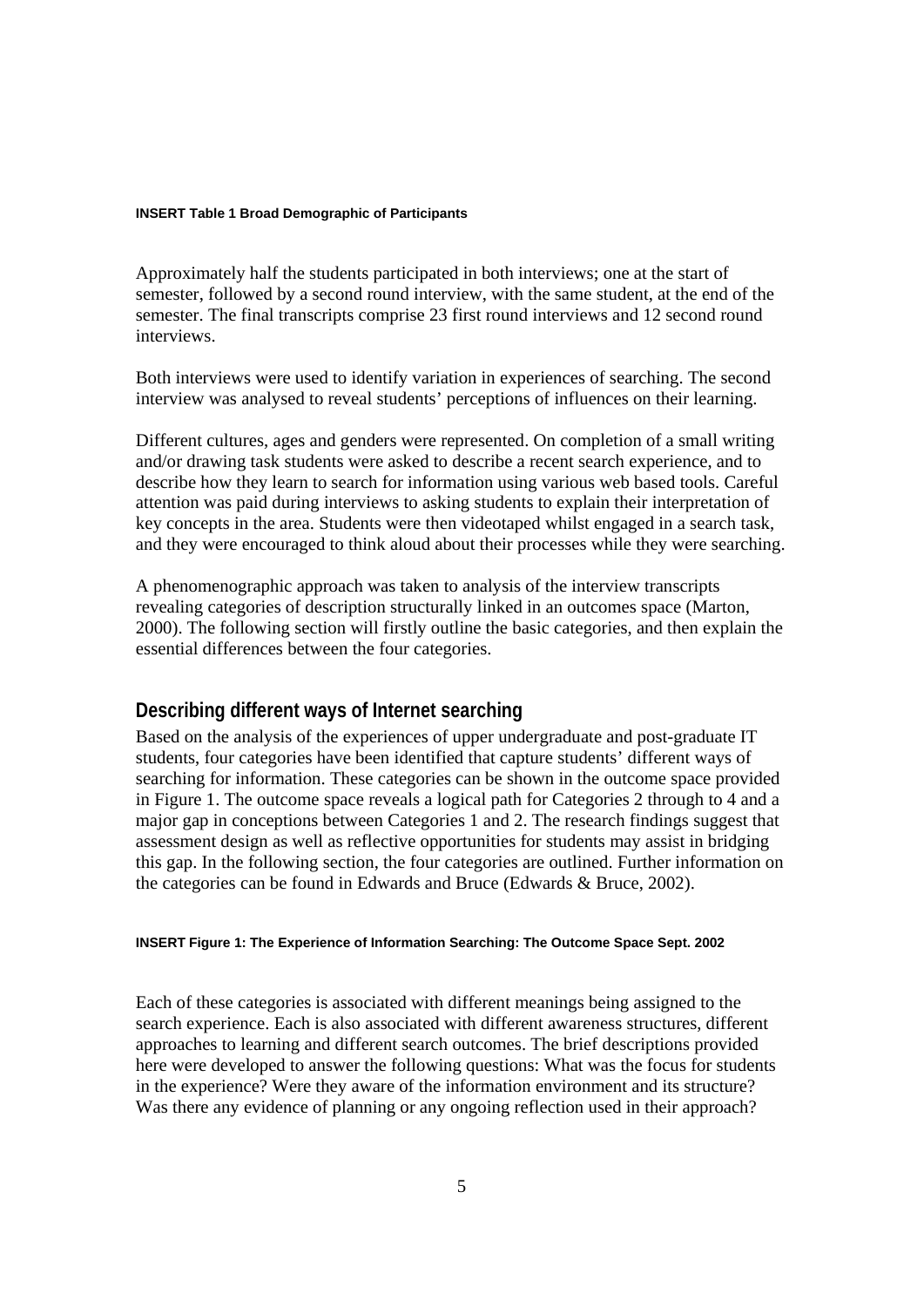These questions emerged as keys to describing this phenomenon during the course of the analysis.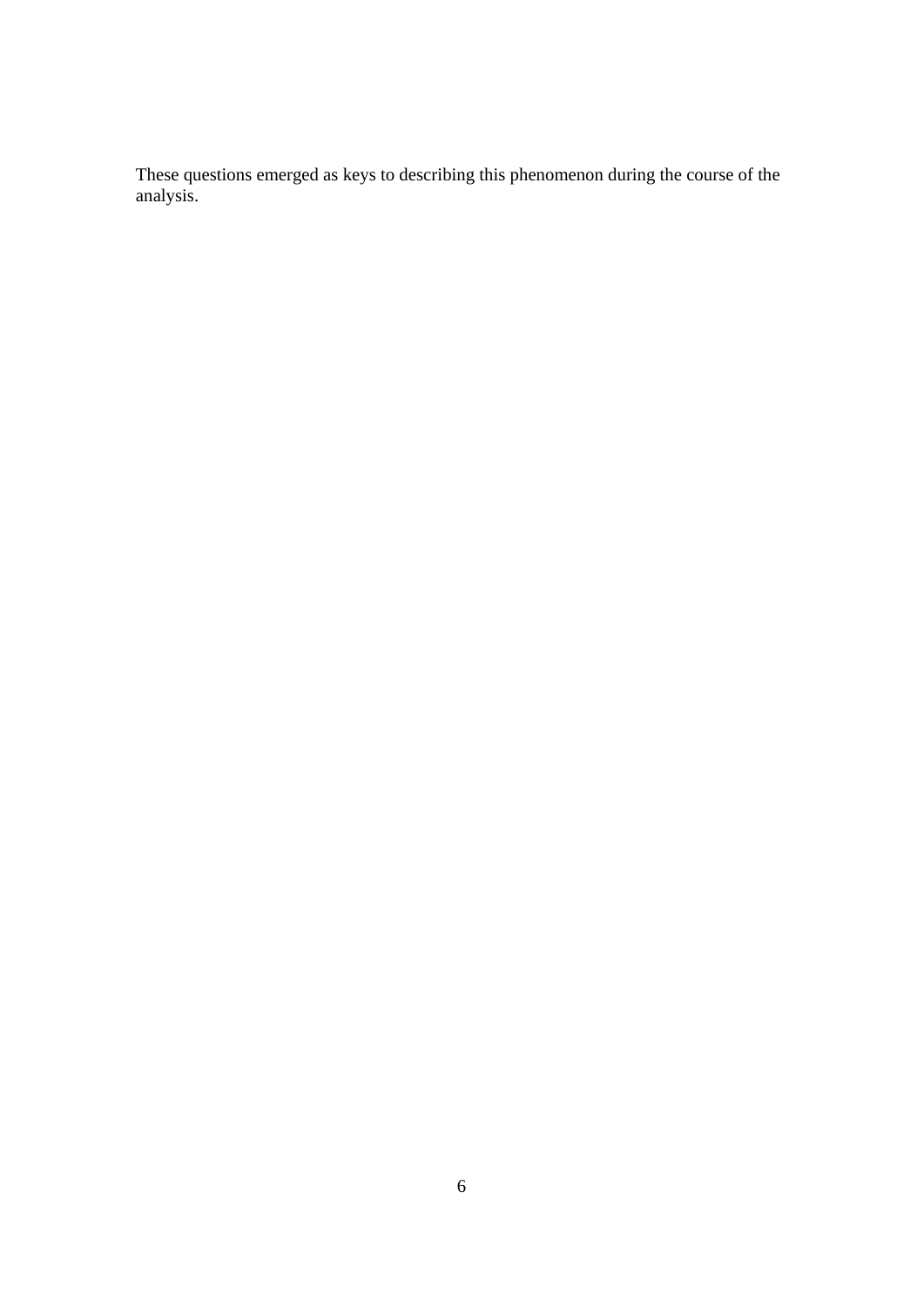#### **Category 1: Information searching is seen as looking for a needle in a haystack.**

In this category students see information searching as similar to looking for a needle in a haystack. A significant amount of attention is directed towards the search topic. They appear to see it as imperative to understand the topic or they will "never find it out there." Although they are aware of the information environment they have no appreciation of the importance of the structure of that environment, the wide variety of information resource tools available, nor that the structure of these search tools will enable them to find the information they require. More importantly in this category there is little evidence of approaching the search process in a reasoned or a reflective manner. There is usually an assumption that the information required is not available at this source, or the search tool in use is of poor quality and does not index the required information.

#### **Category 2: Information searching is seen as finding a way through a maze.**

In this category students see information searching as the process, or the planning, of a search. While they still focus on the topic, there is a strong emphasis appearing on the choice of terms and synonyms, databases, and retrieving results into a useable format for later work. The process or the planning of the search has become more important, with students beginning to use advanced search features, and talk about some aspects of the quality of the information found. In this category they are more likely to persist, consider alternatives, and persevere to find results. They have a growing awareness of the rich variety of search tools available, however, again there is still a tendency to blame the tool rather than question their own abilities.

#### **Category 3: Information searching is seen as using the tools as a filter.**

In this category students see information searching as using the searching tools as a filter to find information. They tend to use the tools to help them understand the topic as well as to find the required information. They are much more aware of the structure of each of these tools and show an ability to adapt their searching based on the tool they are currently using. In this category students take the necessary steps to correct mistakes as required and planning is evident. This planning often includes an analysis of the terms and a more pronounced attempt to identify synonyms before proceeding. There are also attempts throughout the search process to identify and change strategies based on the results of the first attempts.

#### **Category 4: Information searching is seen as panning for gold.**

This category could also be described as using the search tools as a filter, but this time the intention is to limit results to high quality information. In this category students see information searching as a process of using the tools during the search to limit the final set of results to include only the highest quality resources. The intention is to use the appropriate tools to find only primary information resources. As the awareness of primary and secondary information is heightened, the tools and their structure are used to refine both the topic and the search, to help filter out poor quality items. Strong planning and reflection are evident and the searching process includes changing strategies based on the results of first attempts.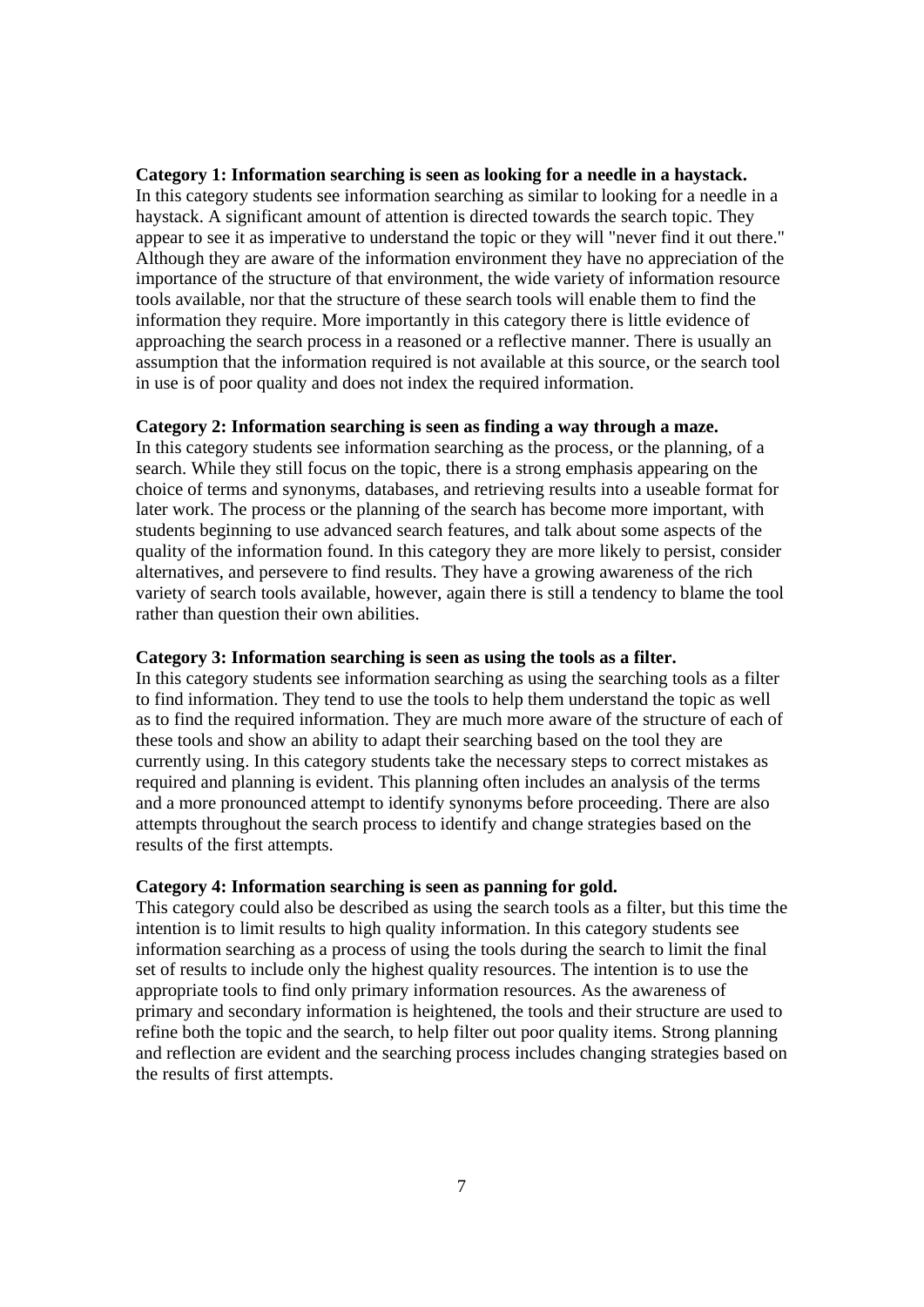# **Students' views of influences on their experience of learning to search the Net**

It can be seen from the four categories defined that students have different experiences when searching for information. Secondly, and more importantly, at the second research interview, conducted after the study and assessment of the subject was completed, students reflected upon their evolving searching experience for the semester. Each student perceived that they had changed their experience of searching compared with their experiences prior to the subject unit commencing. Each student believed that their searching experience had improved in both speed and the end quality of the information search results found. More importantly, most students stated an ability to both transfer the knowledge gained to other units of study, and to help their peers when they searched for information. The students identified two reasons for change

- 1. Assignments designed to encourage reflection, and
- 2. The characteristics of the teaching staff.

#### **Assignments Designed to Encourage Reflection**

There are three items of assessment designed for the unit. The three items and their relative assessment weight for the unit are:

1. Reflective Journal (20%)

Each week students are asked to complete a journal entry as a means of encouraging interaction with the unit's material. The students are asked to critically reflect upon and summarize the content of lectures, tutorials, set readings, and field visits. They are asked to consider their information searching experiences using a reflective approach (Edwards & Bruce, 2002). In this reflective process the student is asked to identify the activity and then evaluate and consider the material they covered to determine for themselves its validity. This could also be described (Brookfield, 1995) as *the process of hunting out our assumptions and critically examining them.*

2. Information Consultants' Search (30%)

For this assignment the students are given a choice of four topics. They are to complete an information search on the topic selected assuming that they are working for a client. The final product is expected to present 10 to 25 highly relevant items that will provide resources to resolve the information search request, selected from the wide variety of information resources they have been exposed to during their semester of study. They are expected to produce the selection of items with a brief summary of their contents to their assumed client. As well as this list, they are expected to complete a report of their process reflecting on the way they approached the search and stating the reasons for their information resource selection process.

#### 3. Information Resource Guide (50%)

This assignment, which is a team project, asks students to produce a Resource Guide to a subject area. The teams are encouraged to select an area that they may like to work in on completion of their Degree. The team is to list only the best of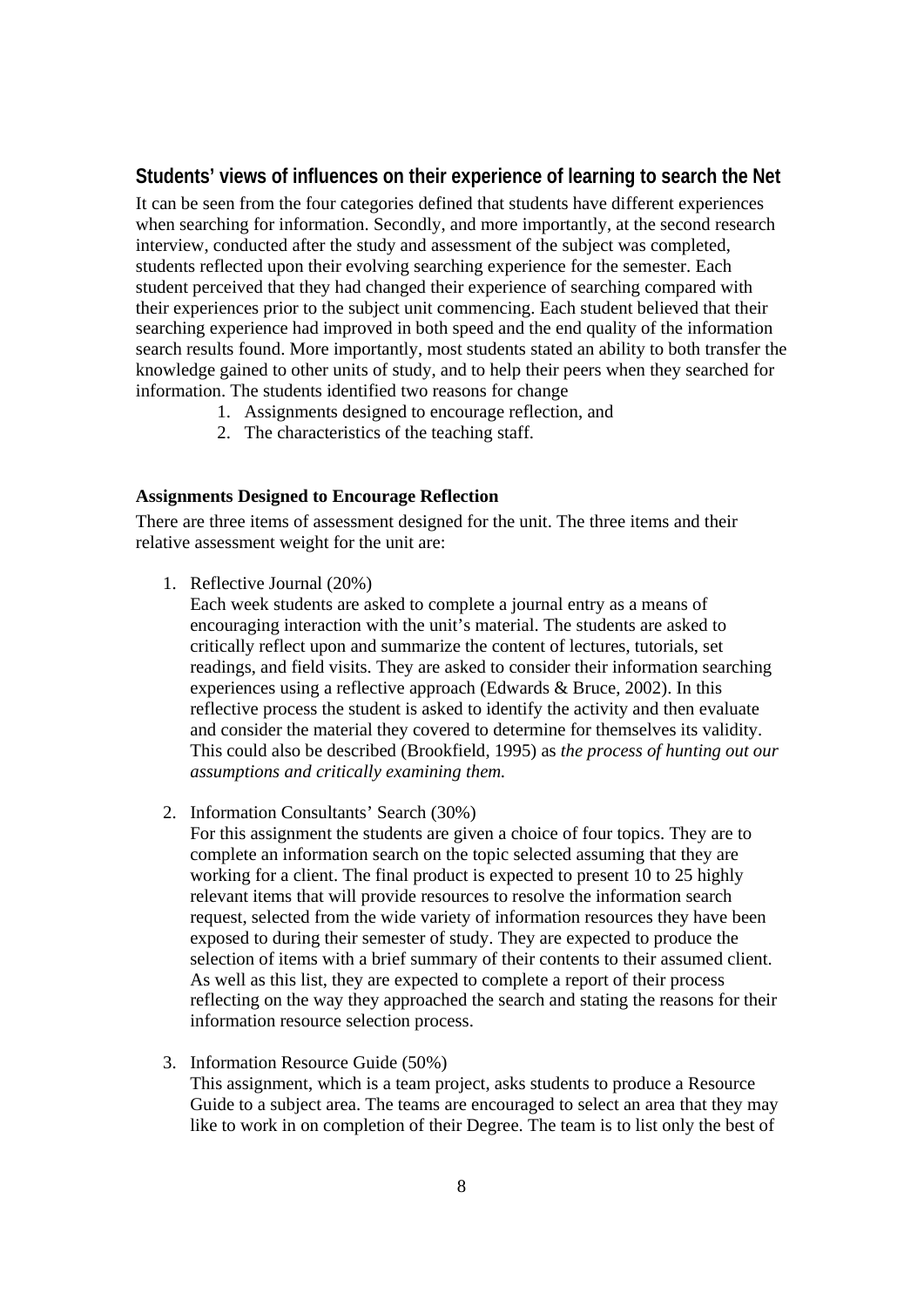the major resources that would be required to solve most questions encountered when working in the selected subject area. The guide is to be arranged for ease of use, and provide abstracts of the listed resources with brief bibliographic details. From the final set of resources, five resources are to be selected and nominated as the "Top 5 Resources" and a justification for that selection is to be provided. Group presentations of the "Top 5 Resources" found are required.

Students attributing changes in their information searching experience to assessment items identified the reflective element of the first two assignments as important.

The first assignment identified as important by students was the weekly reflective journal. Some of the students attributed changes in their information searching method to the reflective journaling which was undertaken weekly. In general students stated that the effort of having to reflect upon the content each week had caused them to change their experience.

*… if I wasn't doing the journals this semester I don't think I would have rethought a lot of the things that I'd learned straight away, and I think that a lot of the good things that I'd learned may not have, you know, may have just disappeared.*  Male student, UG 21-25 yrs (Int 2001:2.2 p.8) *Please Note: (Int 2001: 2.2 p.8) = 2001 Interview: Interview Number 2: Participant 2 (p.8 of transcript).*

The second assignment highlighted by the students was the Information Consultants Search. Various students attributed their information searching experience change to this assignment where they were required to produce a search report of their search process. The students reported that being forced to reflect and report on assumptions, keyword selection, or other aspects of the search process, made them realise that they should change the way they approached searching.

*What if I just blame it on assignment two … That – big time change for me. Well you see it had to be comprised of all these different components. Like ok, your client …synopsis, your assumptions, your keywords and synonyms, your … there were so many different areas. …. So you had to make sure you that you know all these in order to put down in your report if you really wanted to do well in this report. … So I came up with all these assumptions and was like, oh ok I've never thought about these before.*  Female student, UG 21-25 yrs **(Int 2001:2.3 p.11)** 

#### **Characteristics of the Teaching Staff**

Approximately half of the students attributed the changes in their searching experience to the characteristics of the great teachers who made the unit fun. They stated that if the lectures were not fun and interesting, and the staff not caring and approachable, then they would not have learnt anything. In their opinions, these great teachers each had a fun approach to classes, as well as being eager to help and simply were approachable people. In their view this was the reason they changed. They each said that either the lecturer, or the tutor, was the best teacher that they had ever had. Put simply, the teaching staff made the unit interesting and enjoyable, as evidenced by the following quotation.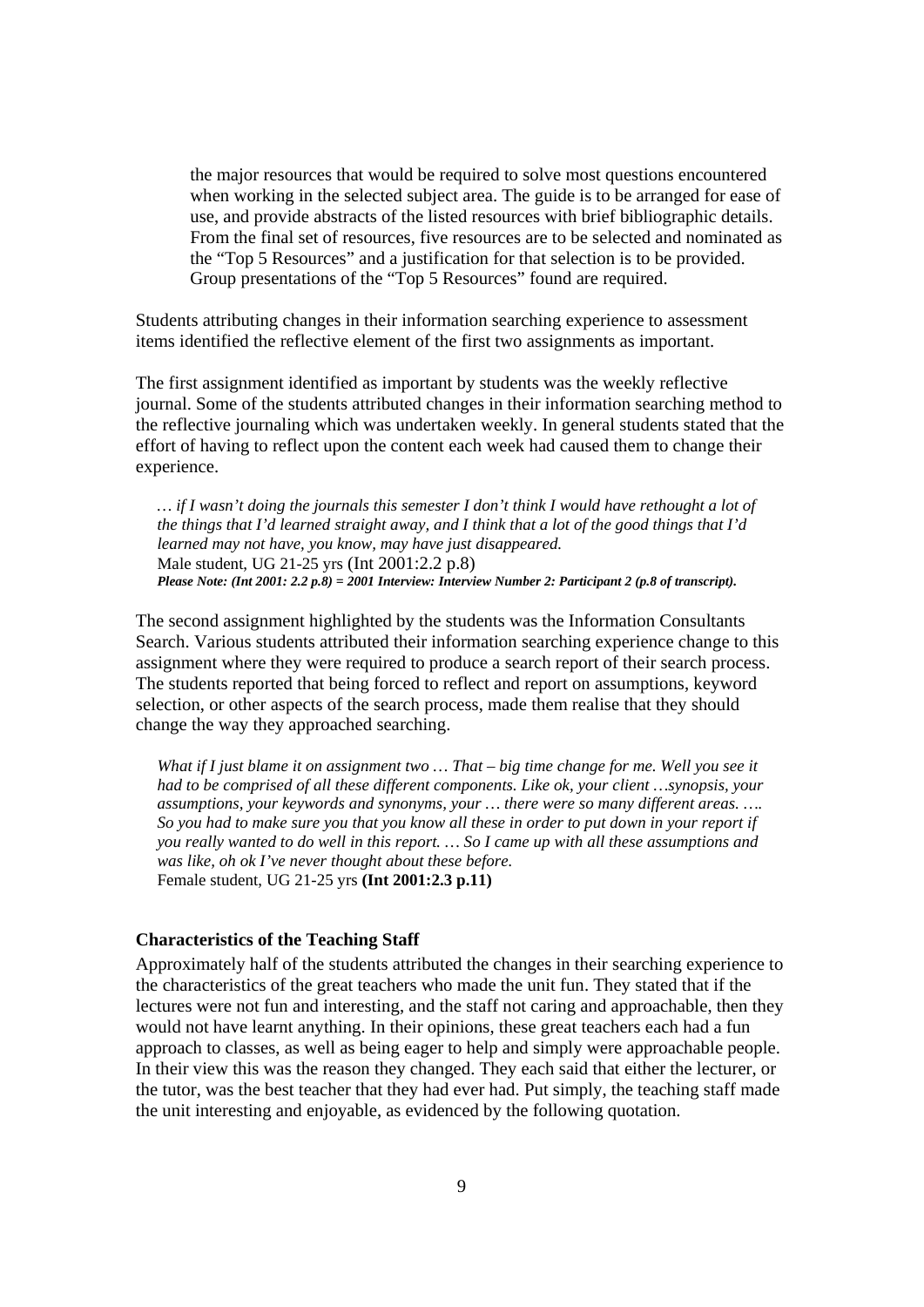*… Like they were trying to be inventive and creative and trying to make it interesting. And it really worked. All the students noticed that. And so, like you know, we'd talk about the lectures… and that made learning more enjoyable and that made us pay more attention when they were talking, it made us attend tutorials. Because they say stuff that is interesting. They don't just read the notes.* Male student, UG Under 20 yrs **(Int 2001:2.4 p.8)** 

While this is an area which requires further investigation, it is not the purpose of this paper to expand on this aspect further.

### **Using assessment to craft students' experiences of learning to search the Net**

The students' views about the role of assessment reinforced for us the potential role of assessment in crafting students learning experiences. We subsequently analysed the early assignments in the unit the students were undertaking in relation to the categories of description found. We wanted to identify the ways of experiencing Internet searching that each item of assessment was designed, at least from the teacher's perspective, to encourage. Further, we wanted to determine how the assessment could be further developed to craft student experiences.

#### **Analysing the existing assessment in relation to different ways of seeing**

Based on the research findings, we have mapped the assessment items against the categories of description to identify how well the assignments have been designed to encourage learning. The results of the analysis and the students' perceptions are shown in Table 2.

We would agree with Limberg that students must have rich opportunities for active investigation, analysis, and reflection (Limberg, 2000a, p.193). We also believe that the principles upon which we chose to analyse, and later to redesign, the assessment for the subject, include the assumption that learning a generic capability means coming to experience that capability differently. Assessing a generic capability, therefore, means discerning the character of the learning outcomes achieved by the student; assignments need to make it possible for the assessor to discern them. Assessing a generic capability also provides the opportunity of designing the assessment instrument in order to influence the character of the desired learning outcome.

#### **INSERT Table 2: Current Assessment mapped against Categories of Description**

From the initial analysis, in Table 2, it appears that Category 3 is built into the assignments very clearly. It can be seen that both Assignment 1 and 2 mapped with Category 3, in that both assignments require the students to reflect upon the searching process. This built in reflection requires the students to experience searching using a reflective approach. Assignment 2, in particular, asks students to refine their topics,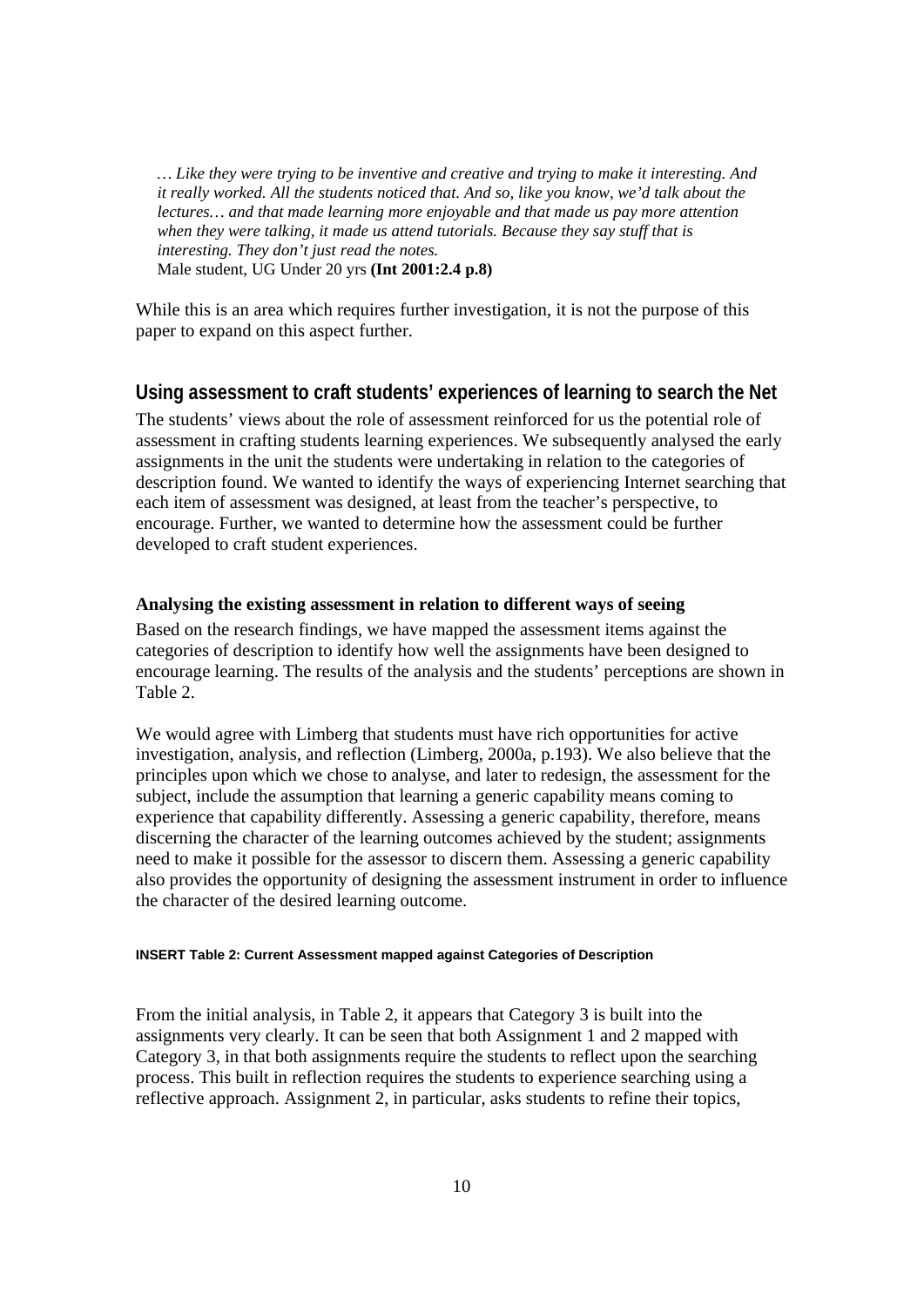devise alternative search terms, and adapt their searching based on the tool in use. These are the experiences of Category 3 searching.

In Table 3 each assignment is analysed to consider how the assignment requirements encouraged the experience of each of the categories. It can be seen both tables that in both Assignment 2 and 3, there was a requirement for the students to limit to high quality resources, or to engage in the experience of Category 4 searching. Unfortunately, there was only a limited requirement in either assignment for students to reflect on this process. This lack of reflection does not deeply encourage the Category 4 experience, which is an obvious area needing attention. That is the existing assignments were

- 1. Designed to encourage Category 3 searching
- 2. Not designed strongly enough to encourage Category 4 searching.

#### **Recommending changes to the assessment**

Based on the analysis, it can be seen that Assignment 2, which required students to limit to high quality resources only, and Assignment 3 which asked for the "Top 5 Resources", need to be further enhanced in order to encourage the students into a deeper experience of learning to search for information. The simplest step here would be to increase the relative weighting of marks to encourage the student to both understand the necessity of searching for quality resources, and to encourage the student to reflect upon this process in a search report. Therefore the following table shows, based on our analysis, the changes which are recommended.

#### **INSERT Table 3: Current Assessment requirements and suggestions for improvement**

In Table 3 we have provided simple examples for both Assignment 2 and 3 designed to encourage reflection equivalent to the experiences of Category 4 searching. In this way, as with the existing Assignment 2 Search Report, the reflection element can be built into the Report Criteria, and the students can be encouraged towards a Category 4 experience.

It would appear that while there is a need to design the assessment to make the assignments work harder, to lead students into the structure of the experience that is considered desirable, the existing assessment does encourage the students to move into a higher level of information searching experience. While these elements should be maintained, the assessment now needs to be crafted to work harder. On the basis of students' perceptions, we now need to carefully re-construct assessment to bring about desired learning outcomes to encourage reflection to Category 4.

What we have tried to achieve in modifying these assignments is the simultaneous attention of students to relevant dimensions or elements of the searching experience. That is, we are trying to allow the student to be aware of what is happening in many areas of the experience. The description of each category reveals the elements that need to be attended to in designing the assessment. In other words, assessment can be designed to encourage students to attend to the different aspects they need to be aware off. In the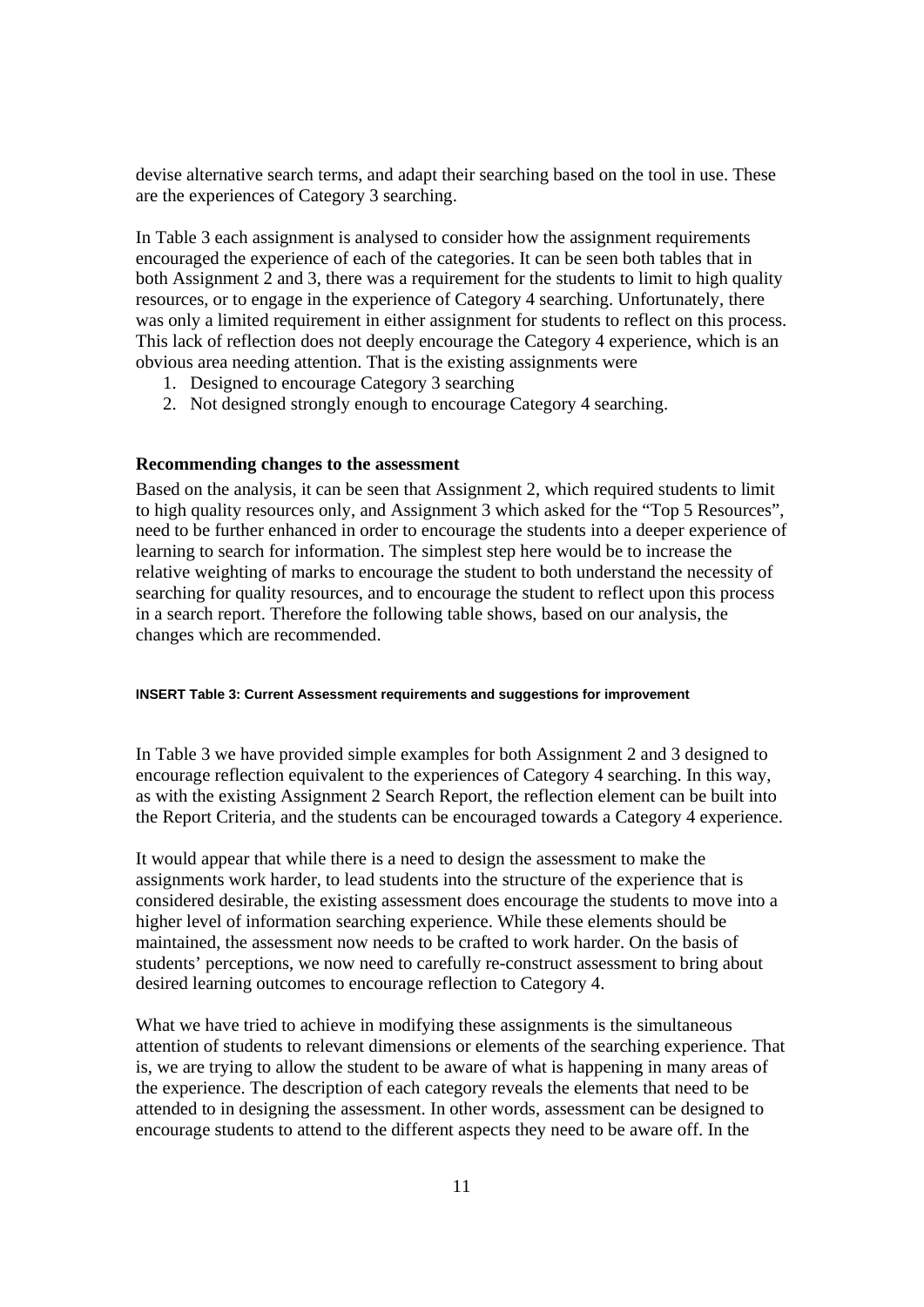example reported here, reflection to high quality information resources needs to be further enhanced to allow the students to experience that particular aspect of Category 4.

### **Conclusion**

Our findings suggest that from a student's perspective two major elements help them learn: assignments designed to encourage reflection and the characteristics of the teaching staff. On the basis of students' perceptions, therefore, we are challenged to carefully construct assessment to bring about change. This paper has described our attempts to analyse assignments based on prior research in learning outcomes. We have begun to make our changes based on these findings and the unit is now being taught with improved assignments specifications. It is too soon yet to determine whether we have been successful in our attempt to get the students to "walk the walk", not just "talk the talk".

We suggest that the process of understanding how students learn to search the internet. and crafting assessment so as to construct appropriate experiences, may be applicable to the teaching and learning of other generic skills.

Finally, while embedding generic capabilities into assessment is vital to trigger changes in conceptions or experiences, and to deepen the learning experience, the ability and quality of the teaching staff should not be ignored. Their ability, to arouse curiosity and make the learning environment both stimulating and enjoyable, helps promote interest in the topic, which may also lead to changes in learning outcomes.

# **Acknowledgement**

Ethical clearance for the study was obtained.

We are grateful to the interest and ongoing contribution of Helen Partridge, Lecturer School of Information Systems, Queensland University of Technology. Helen is the current teacher for this unit, and the person working actively with the research team to adjust the assignments in line with the recommendations.

# **References**

Biggs, J. (1996). Enhancing Teaching through Constructive Alignment. *Higher Education, 32*(3), 347-364. Bowden, J., & Marton, F. (1998). *The University of Learning: Beyond Quality and Competence*. London:

Kogan Page.

Brookfield, S. D. (1995). *On Becoming a Critically Reflective Teacher*. San Francisco: Jossey Bass.

Cole, C., & Kuhlthau, C. (2000). Information and information seeking of novice expert lawyers: how experts add value. *The New Review of Information Behaviour Research, 1*, 85 - 102.